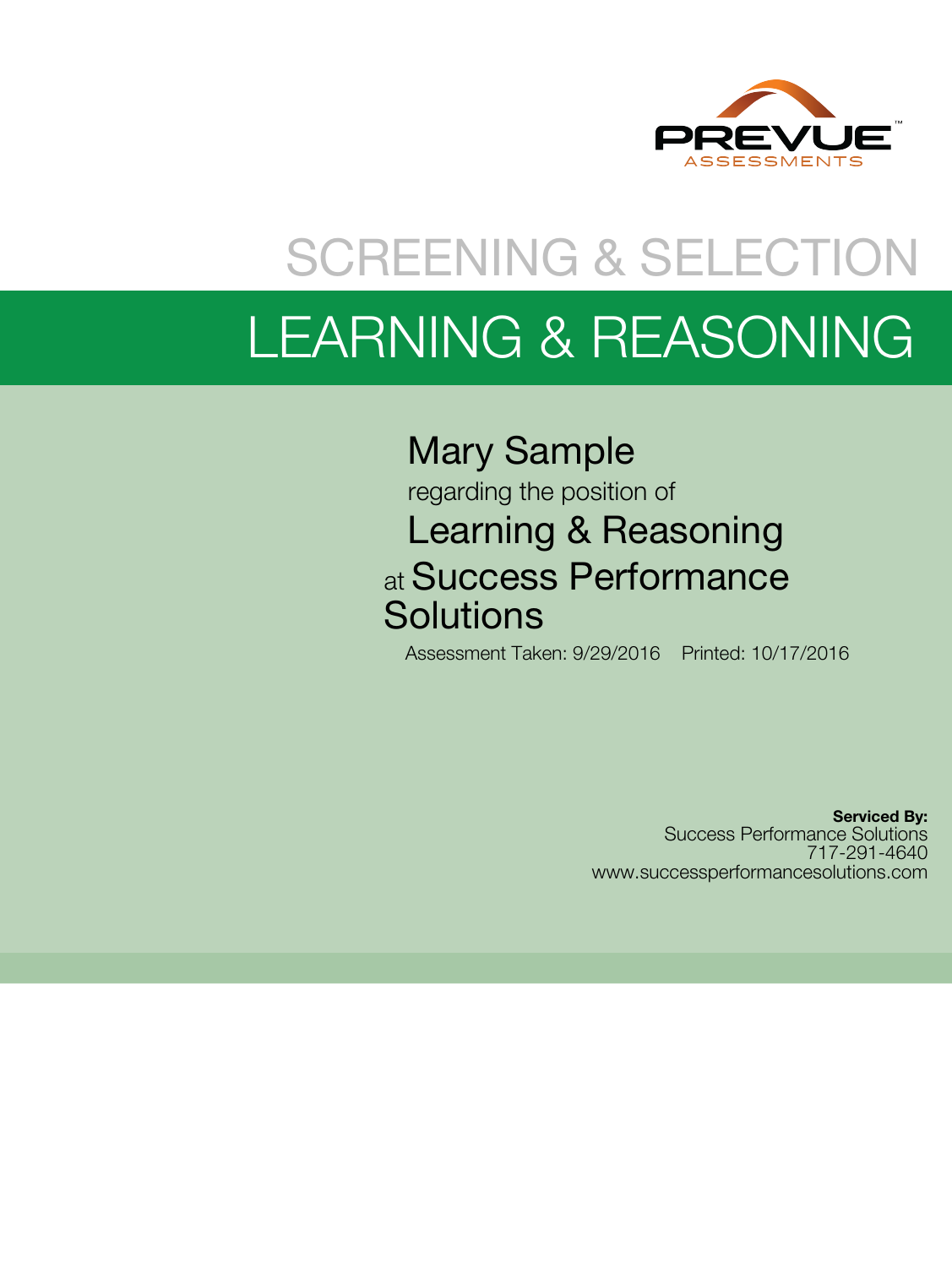# Table of Contents

| Part 1 | <b>Understanding this Report</b><br>General information about this report, Prevue Assessments and Prevue Benchmarks.                                                                            | 3              |
|--------|-------------------------------------------------------------------------------------------------------------------------------------------------------------------------------------------------|----------------|
| Part 2 | Learning and Reasoning Profile<br>Mary Sample's Learning & Reasoning Profile and scores on the new Prevue Abilities<br>Assessments.                                                             | $\overline{4}$ |
| Part 3 | <b>Suggested Interview Questions</b><br>Interview questions to explore areas where Mary Sample does not match the Prevue<br>Benchmark for the Learning & Reasoning position.                    | 5              |
| Part 4 | <b>Candidate's Strengths</b><br>Details of Mary Sample's scores that fall on the benchmark for the Learning & Reasoning<br>position which highlights the strengths Mary brings to the position. | 7              |
| Part 5 | <b>Best Practice Information</b><br>Guidelines for using Prevue Assessments and understanding this report.                                                                                      | 8              |

| <b>Report Design Options Selected for this Report</b>                                                                                                                                                                                                                                                                                                                                              |
|----------------------------------------------------------------------------------------------------------------------------------------------------------------------------------------------------------------------------------------------------------------------------------------------------------------------------------------------------------------------------------------------------|
| <b>Report Family:</b> Screening & Selection<br>Type: Learning & Reasoning Report<br>Scope: Abilities (WNS)<br>Format: Comprehensive (from choice of Comprehensive, Summary, or Graph)<br>Style: Other (from choice of Management, Sales, Customer Service or Other)<br>Prevue Assessments presented in this report:<br>• Prevue Abilities Assessments that examine four cognitive Abilities scales |
| For more information about Prevue Assessments and design options for Prevue reports see<br>www.prevuehr.com                                                                                                                                                                                                                                                                                        |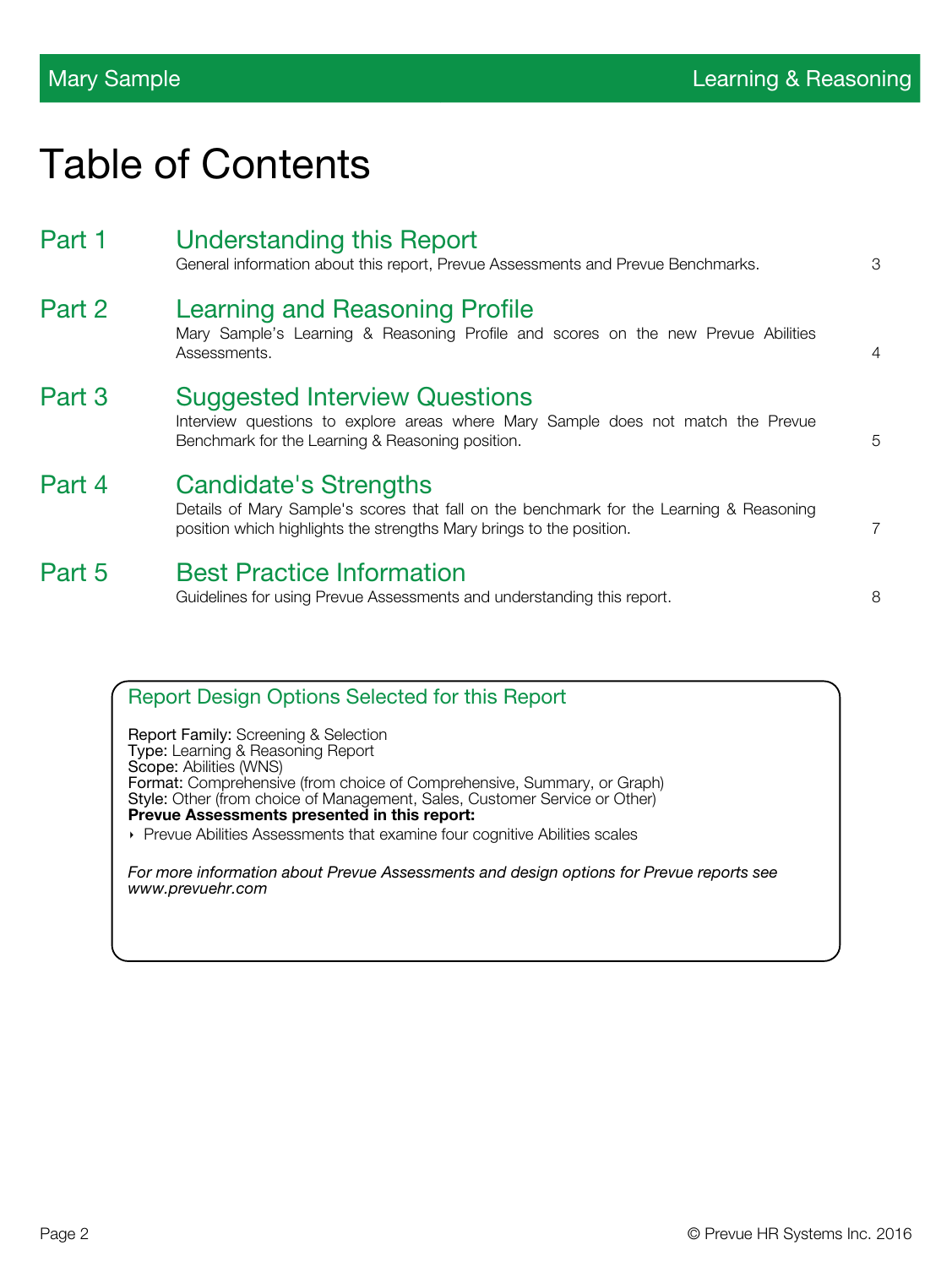# Part 1 - Understanding this Report

#### Introduction

The Prevue Learning & Reasoning Report provides important information about an individual's capacity to learn and use information, develop skills, solve problems and understand instructions. It examines four cognitive dimensions: General Mental Ability, Working with Numbers, Working with Words and Working with Shapes.

The Prevue Benchmark for the Learning & Reasoning Report is a profile of the preferred levels of mental abilities for the Learning & Reasoning position at Success Performance Solutions. This Benchmark has been scientifically designed with Prevue Assessment tools and customized by Success Performance Solutions management. The Benchmark shows the preferred range of score on the four mental abilities scales noted above.

#### Prevue Scores

The Prevue Results Graph on the next page shows Mary Sample's 'sten' score on each of the Prevue Assessments scales considered in this report. A sten score is a candidate's score on a normal bell-shaped curve representing the general working population. The diagram below shows the normal bell curve divided into standard tenths ('standard tenths' is shortened to 'sten'). The diagram also shows the percentage of the general working population that will typically score in each sten.



The Prevue Benchmark shows the preferred characteristics of an employee for a particular position. These characteristics are displayed as a range of desired sten scores on each scale. This range is shaded and forms the benchmark for the scale. The candidate's assessment results are shown as circled numbers and compared to the shaded ranges. The Benchmark Suitability Score is derived from a formula analyzing the candidate's sten scores on the benchmark (circled score is inside the shaded range) versus those scores that are off the benchmark (circled score is outside the shaded range).

**Example: The benchmark for the Diplomatic vs. Independent scale (shown above) is the shaded range of stens from 5 to 8. Scores 5,6,7 or 8 will be on the benchmark. Scores of 1,2,3,4,9 and 10 will be off the benchmark.**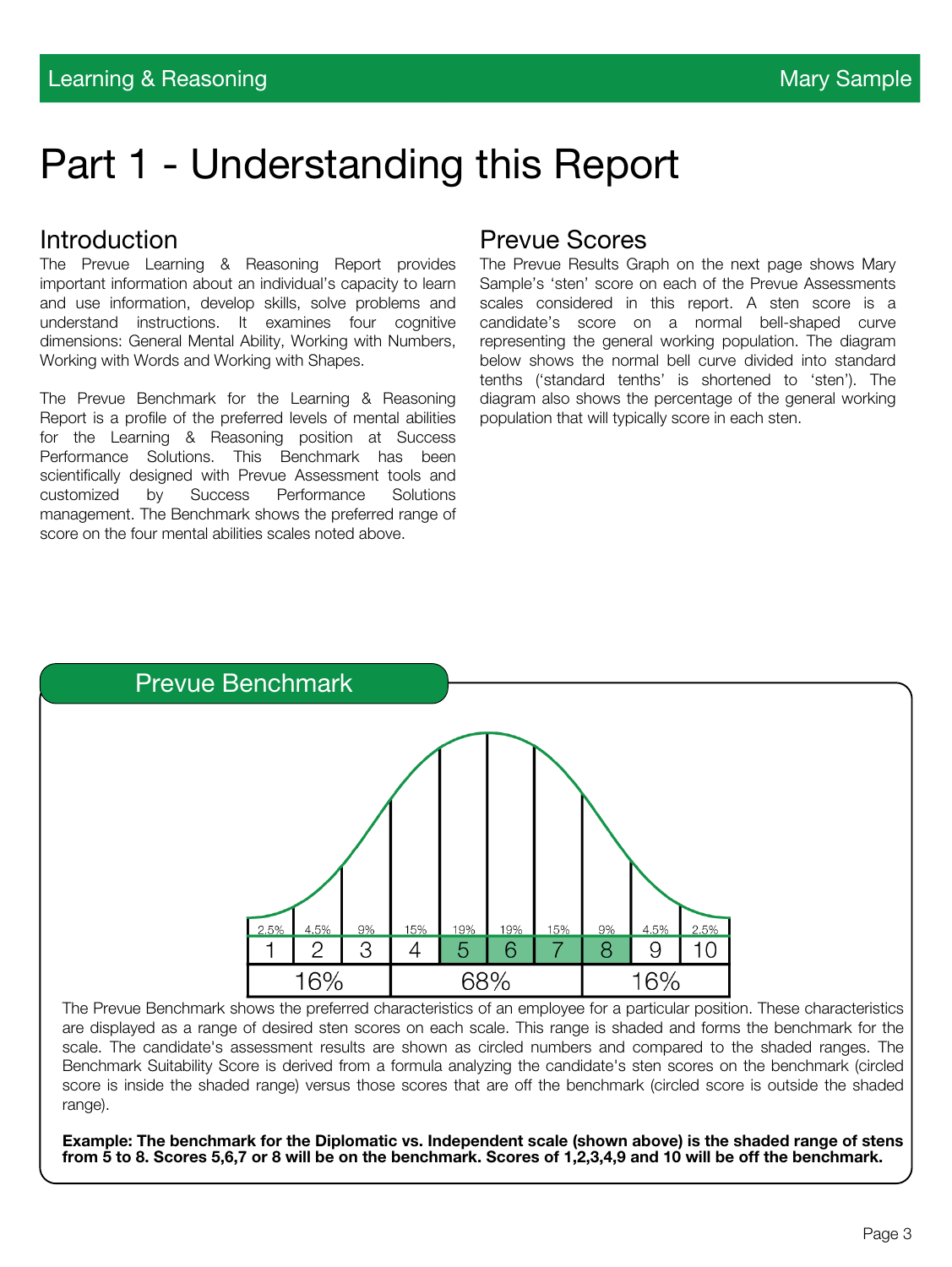# Part 2 - Learning & Reasoning Profile

#### **Overview**

This overview is based on comparing the candidate's scores on the four abilities scales noted below to those of the general working population. This comparison puts Mary Sample's scores in an international context without regard to gender, race, age, nationality, or ethnic origin.

Mary Sample has superior numeric skills, superior spatial ability, and above-average verbal skills. This person is very well equipped for challenging numeric assignments such as creating complex spreadsheets and advanced data tables. Equally competent for advanced mental manipulation of shapes or objects, this individual will have no difficulty with visual imagery and should be quick at interpreting and creating multi-use graphs, following intricate diagrams, reading technical blueprints, and estimating space requirements. In addition, above-average ability with words means that moderately difficult paperwork, general office duties, and most writing assignments are well within scope.

Mary Sample has superior, versatile skills. This individual should learn quickly and perform almost any task well.

### Benchmark & Scores

The Prevue Benchmark illustrates the preferred level of abilities for the Learning & Reasoning position at Success Performance Solutions. The shadowed areas shown below graphically represent the Benchmark for each scale. The circled numbers are Mary Sample's actual scores. The Benchmark Suitability score (shown below) is the candidate's overall rating based on the candidate's match to the Benchmark for the Learning & Reasoning position.



#### Benchmark Suitability Score

The Benchmark Suitability Score quantifies Mary Sample's overall fit to the benchmark for the Learning & Reasoning position. *Note: Mary Sample's Prevue Assessments results, including the Benchmark Suitability Score should comprise no more than one-third of the selection decision process. Refer to Best Practice Information for details.*

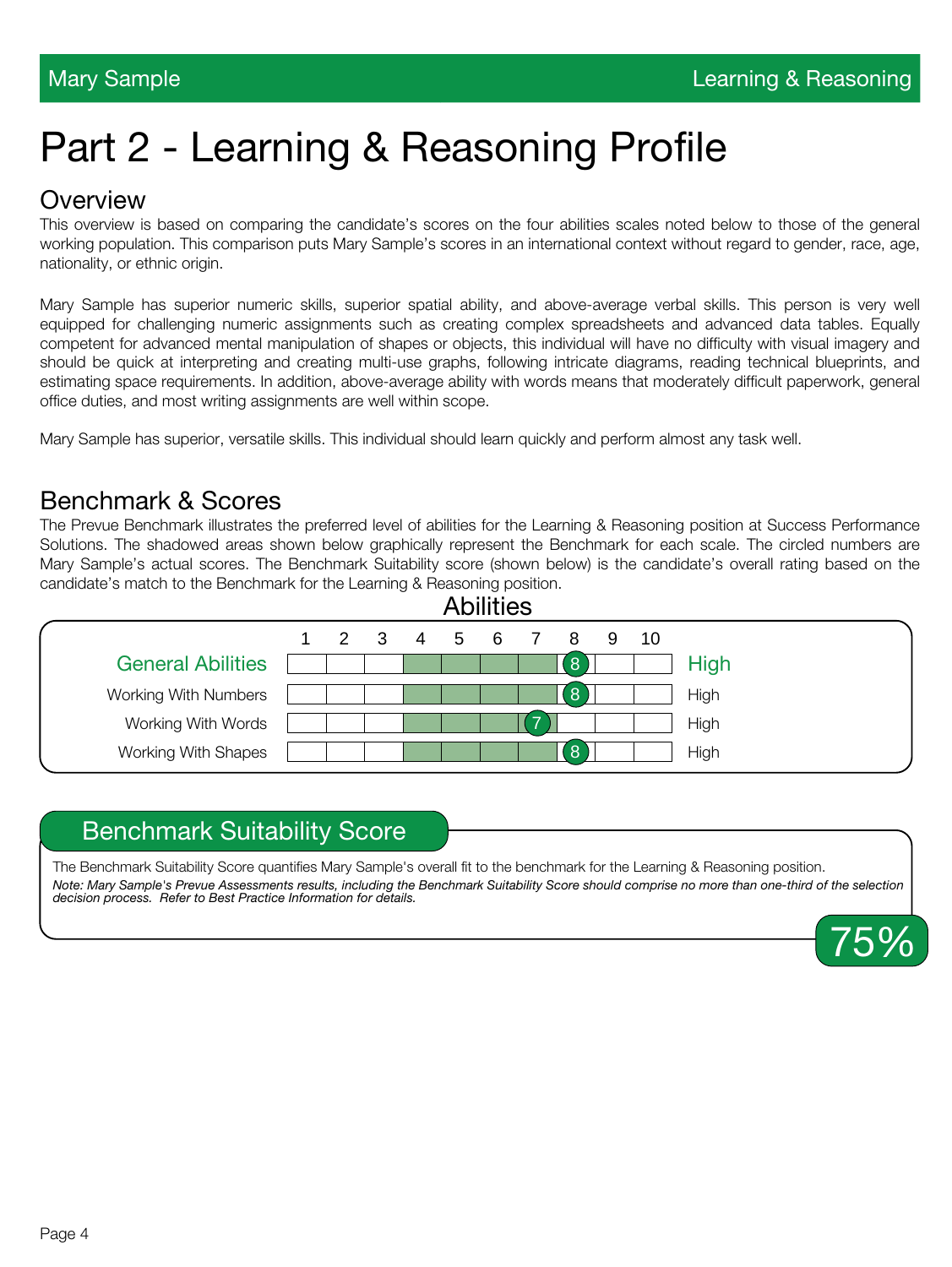## Interview Guide

# Part 3 - Suggested Interview Questions

#### Planning the Interview

Planning the interview requires identifying concerns about the candidate's work history, references and scores off the Prevue Benchmark for the Learning & Reasoning position. Use the available candidate information plus this report to structure the interview and make the best hiring decision.

This section provides suggested interview questions to address the following:

First to examine those areas where Mary Sample's score did not fall on the benchmark for the position.

You should customize the interview questions as needed for this position at Success Performance Solutions.**You may wish to take a copy of Part 3 to have it available for the interview.**

### Scores off the Benchmark

Mary Sample's scores fell off the Benchmark for the following scales. This indicates that the candidate could encounter challenges in these areas. Review each score description set out below and consider the suggested interview questions. The more distant the score is from the benchmark for a scale the more important it is for you to probe these areas.



Mary Sample's very high score is above the benchmark for General Ability. This implies fast, accurate learning with easy acquisition of new skills, prompt reaction to changing business issues, and first-rate processing of corporate information. Challenging work that requires ongoing training, decision-making, and advanced skills is suggested.

- 1. The Learning & Reasoning position currently offers limited application for your exceptional General Ability. Will this affect your job satisfaction? How will you deal with limited opportunities to work with shapes on the job?
- 2. Because challenging tasks will be few or infrequent, how will you apply your excellent General Ability?

#### **Your Comments:**



Mary Sample's score is very high and is on the given benchmark for General Ability This implies fast, accurate learning with easy acquisition of new skills, prompt reaction to changing business issues, and first-rate processing of corporate information. Challenging work that requires ongoing training, decision-making, and advanced skills is strongly suggested.

#### **Your Comments:**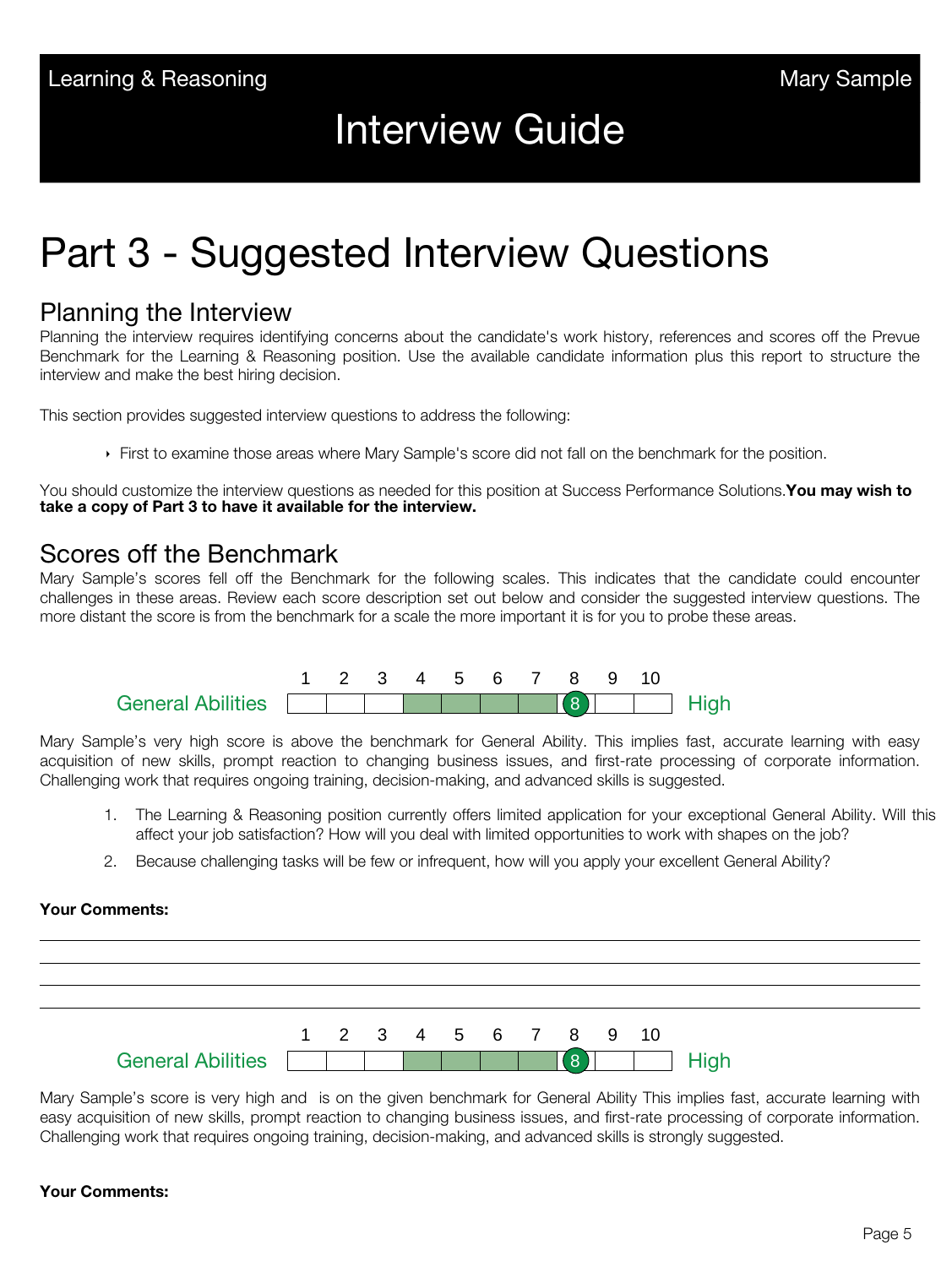

Mary Sample is above the given benchmark and shows a good ability for Working with Numbers. This often translates to above-average performance with arithmetic skills and number recognition. Tasks could include providing "on the spot" estimates, using statistics, and recording or searching for numeric data. This candidate is likely reliable and competent for numerical work in the Learning & Reasoning position. Support may be required for exceptionally challenging tasks.

- 1. The Learning & Reasoning position currently offers limited application for your good numerical ability. Will this affect your job satisfaction? How will you deal with limited opportunities to work with numbers on the job?
- 2. If number tasks are infrequent or not challenging, how will you apply your above average numerical ability?

#### **Your Comments:**



Mary Sample is above the given benchmark and shows above-average ability for Working with Shapes. This frequently means fast and accurate shape recognition in tasks such as visualizing objects or relating symbols or diagrams to operations. Efficient arrangement of physical objects may also be expected. Exceptional spatial challenges such as using or creating complex diagrams might require training and support.

- 1. The Learning & Reasoning position currently offers limited application for your good spatial ability. Will this affect your job satisfaction? How will you deal with limited opportunities to work with shapes on the job?
- 2. If work with shapes is infrequent or not challenging, how will you apply your above average spatial ability?

#### **Your Comments:**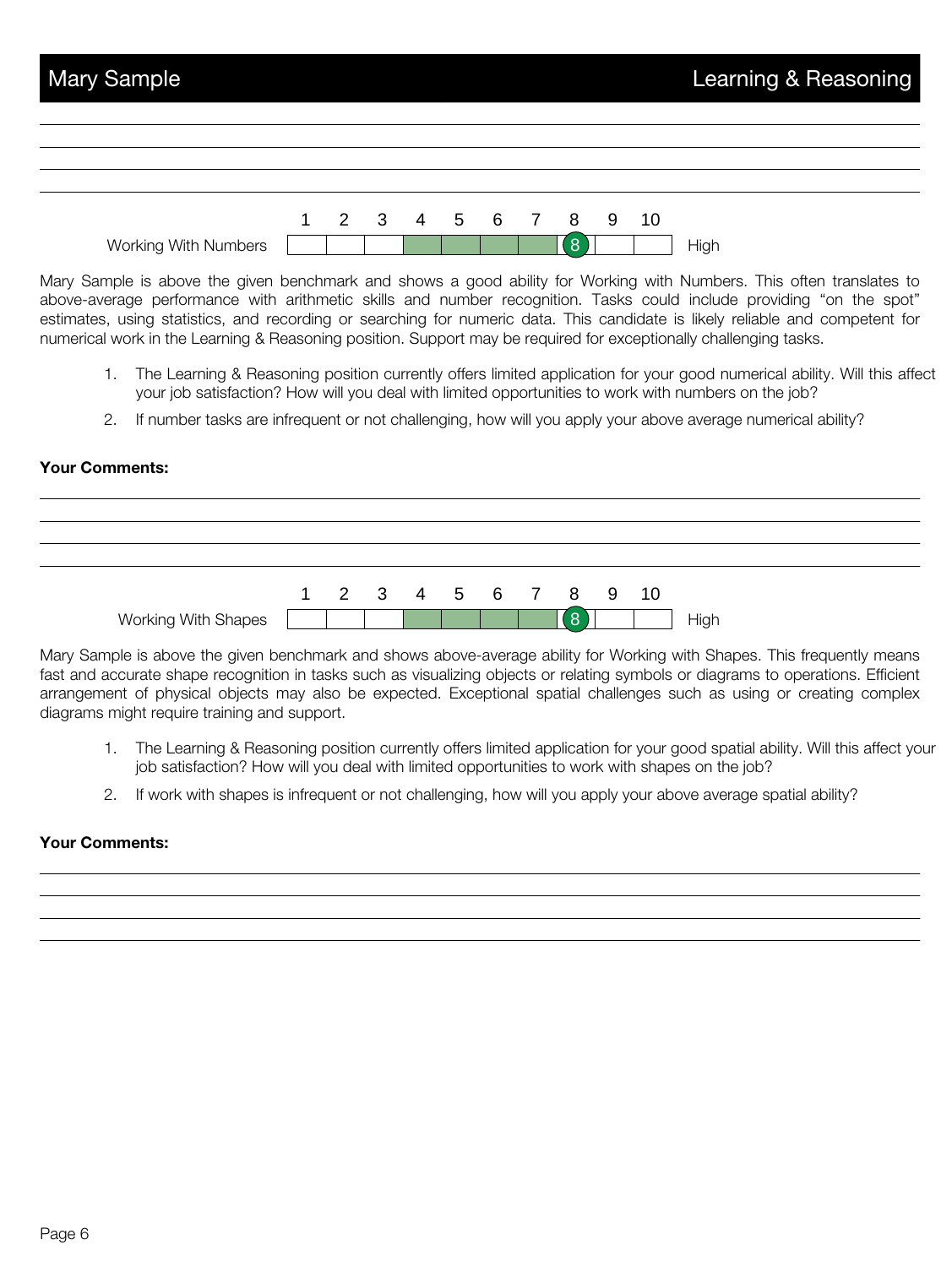# Part 4 - Candidate's Strengths

Mary Sample has matched the Learning & Reasoning position for the following dimensions of learning and reasoning. This candidate can build on these strengths to improve overall job performance.